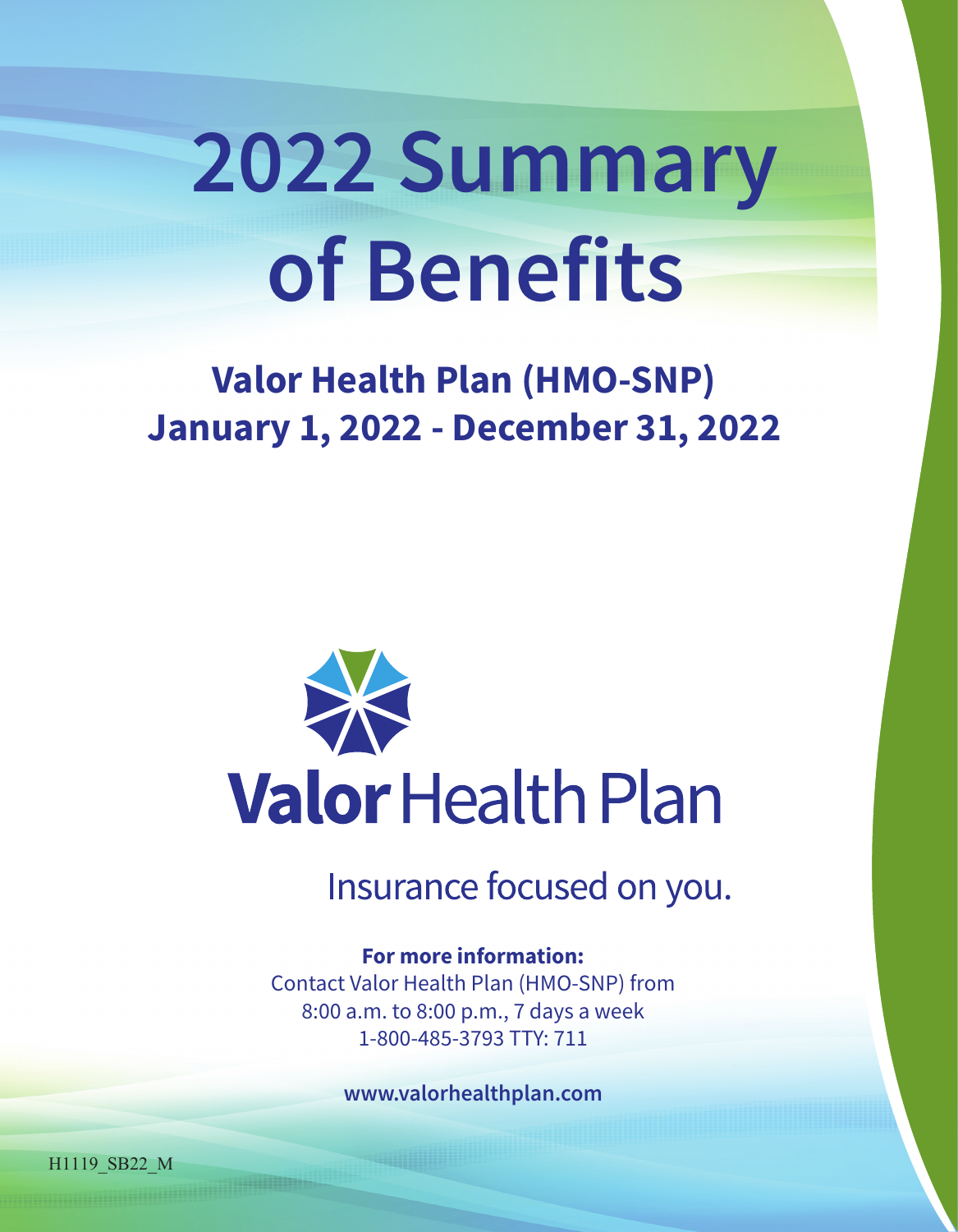### **Valor Health Plan (HMO-SNP)**

H1119, Plan 001

January 1, 2022 – December 31, 2022

**Valor Health Plan (HMO-SNP)** is a Medicare Advantage HMO plan with a Medicare contract. Enrollment in the Plan depends on contract renewal.

The benefit information provided does not list every service that we cover or list every limitation or exclusion. To get a complete list of services we cover, please request the "Evidence of Coverage" by calling member services at 1-800-485-3793. Hours are seven (7) days a week from 8:00 am to 8:00 pm. TTY users call 711 or visit our website at [www.valorhealthplan.com.](http://www.valorhealthplan.com/)

To join **Valor Health Plan (HMO-SNP)**, you must be entitled to Medicare Part A, be enrolled in Medicare Part B, and live in our service area. Our service area includes the following counties in Ohio: Adams, Allen, Ashland, Ashtabula, Auglaize, Brown, Butler, Carroll, Champaign, Clark, Clermont, Clinton, Columbiana, Coshocton, Crawford, Cuyahoga, Darke, Defiance, Erie, Fairfield, Fayette, Fulton, Geauga, Greene, Guernsey, Hamilton, Hancock, Harrison, Henry, Highland, Hocking, Holmes, Huron, Jackson, Knox, Lake, Licking, Logan, Lorain, Lucas, Madison, Mahoning, Medina, Mercer, Miami, Monroe, Montgomery, Morgan, Morrow, Noble, Ottawa, Paulding, Perry, Pike, Portage, Preble, Putnam, Sandusky, Seneca, Shelby, Stark, Summit, Trumbull, Tuscarawas, Van Wert, Vinton, Warren, Washington, Wayne, Wood, and Wyandot.

Except in emergency situations, if you use the providers that are not in our network, we may not pay for these services.

For coverage and costs of Original Medicare, look in your current "Medicare & You" handbook. View it online at [www.medicare.gov](http://www.medicare.gov/) or get a copy by calling 1-800-MEDICARE (1-800-633- 4227). TTY users should call 1-877-486-2048.

This document is available in other formats such as Braille, large print or audio.

For more information, please call us at 1-800-485-3793 (TTY users should call 711), or visit us at [www.valorhealthplan.com](http://www.valorhealthplan.com/)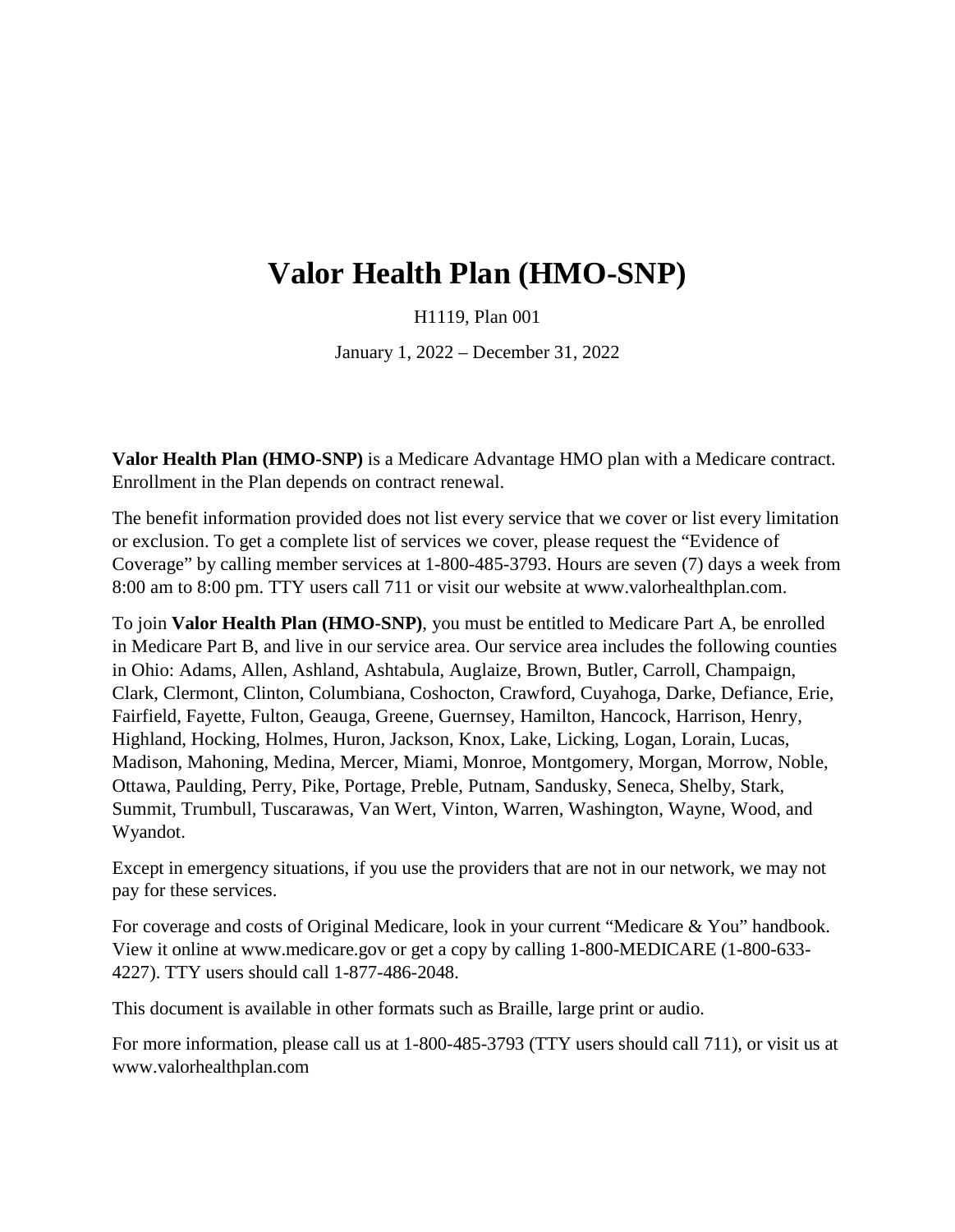| <b>Premiums and Benefits</b>                                             | <b>Valor Health Plan (HMO-SNP)</b>                                                                                                                                                                                                 |  |  |  |
|--------------------------------------------------------------------------|------------------------------------------------------------------------------------------------------------------------------------------------------------------------------------------------------------------------------------|--|--|--|
| <b>Monthly Plan Premium</b>                                              | You pay \$33.50                                                                                                                                                                                                                    |  |  |  |
|                                                                          | You must continue to pay your Medicare Part B premium.                                                                                                                                                                             |  |  |  |
| Deductible                                                               | \$203                                                                                                                                                                                                                              |  |  |  |
|                                                                          | These are 2022 cost sharing amounts.                                                                                                                                                                                               |  |  |  |
| Maximum Out-of-                                                          | You pay no more than \$7,550 annually                                                                                                                                                                                              |  |  |  |
| <b>Pocket Responsibility</b><br>(does not include<br>prescription drugs) | Includes copays and other costs for medical services for the year.                                                                                                                                                                 |  |  |  |
| <b>Inpatient Hospital</b>                                                | You pay a \$1,484                                                                                                                                                                                                                  |  |  |  |
|                                                                          | deductible for days 1-60                                                                                                                                                                                                           |  |  |  |
|                                                                          |                                                                                                                                                                                                                                    |  |  |  |
|                                                                          | You pay a \$371 copay per day for days 61-90                                                                                                                                                                                       |  |  |  |
|                                                                          | You pay a \$742 per lifetime reserve day                                                                                                                                                                                           |  |  |  |
|                                                                          | These are 2021 cost sharing amounts and may change for 2022.<br>Valor Health Plan will provide updated rates as soon as they are<br>released.                                                                                      |  |  |  |
|                                                                          | Cost shares are applied starting on the first day of admission and do<br>not include the date of discharge.                                                                                                                        |  |  |  |
|                                                                          | If you get authorized inpatient care at an out-of-network hospital<br>after your emergency condition is stabilized, your cost is the cost<br>sharing you would pay at a network hospital.                                          |  |  |  |
| <b>Outpatient Hospital</b>                                               | A 20% of the cost for Medicare covered services                                                                                                                                                                                    |  |  |  |
|                                                                          | Prior authorization required                                                                                                                                                                                                       |  |  |  |
| <b>Doctor Visits</b>                                                     |                                                                                                                                                                                                                                    |  |  |  |
| Primary                                                                  | You pay 20% per visit                                                                                                                                                                                                              |  |  |  |
| Specialists<br><b>Preventative Care</b>                                  | You pay 20% per visit<br>You pay nothing                                                                                                                                                                                           |  |  |  |
|                                                                          |                                                                                                                                                                                                                                    |  |  |  |
| (e.g., flu vaccine,                                                      | Other preventative services are available. There are some covered                                                                                                                                                                  |  |  |  |
| diabetic screenings)                                                     | services that have a cost.                                                                                                                                                                                                         |  |  |  |
| <b>Emergency Care</b>                                                    | 20% of the cost of Medicare covered services (Up to \$90)                                                                                                                                                                          |  |  |  |
|                                                                          | If you receive emergency care at an out-of-network hospital and<br>need inpatient care after your emergency condition is stabilized,<br>you must return to a network hospital in order for your care to<br>continue to be covered. |  |  |  |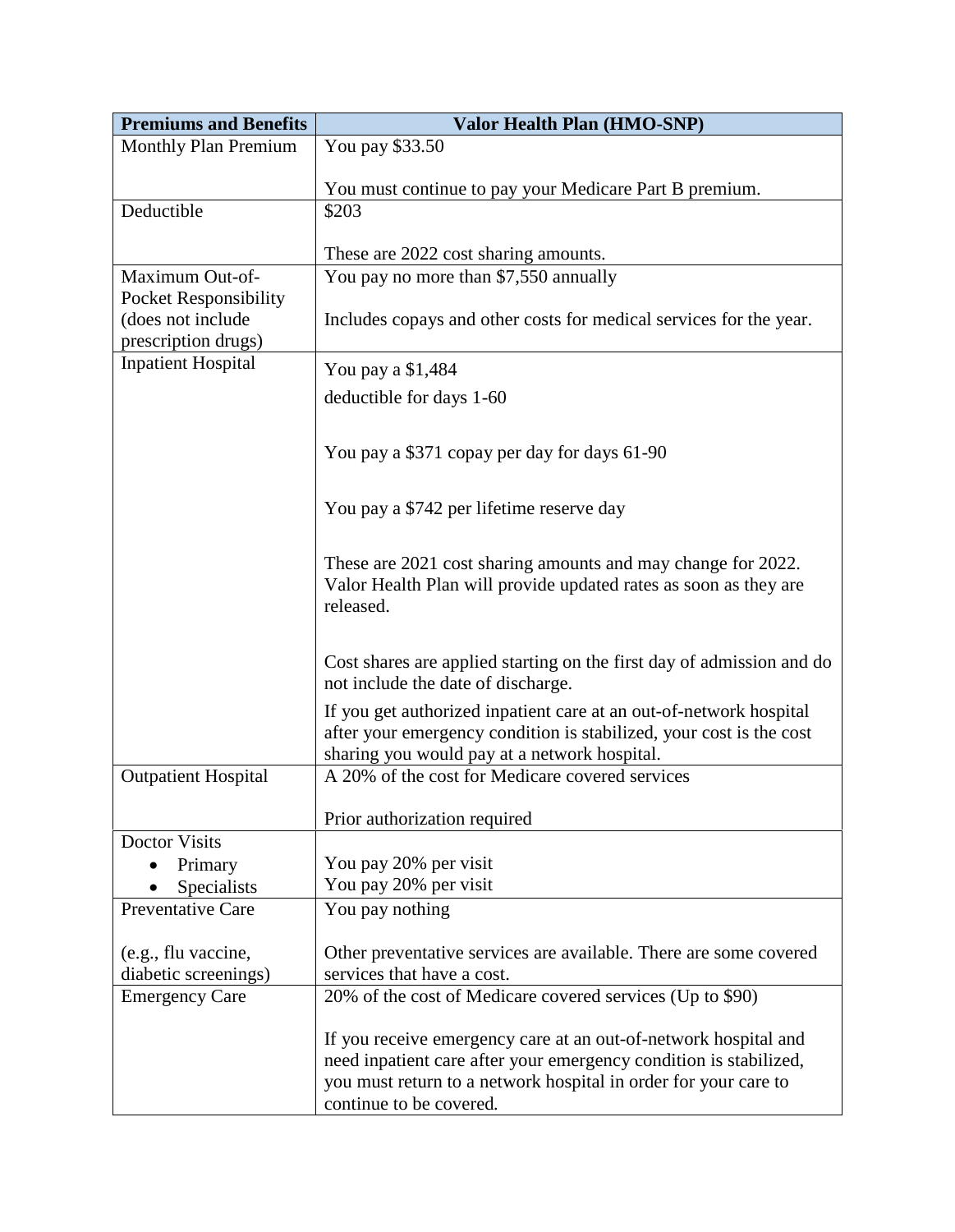| <b>Premiums and Benefits</b>    | Valor Health Plan (HMO-SNP)                                                                                                                  |
|---------------------------------|----------------------------------------------------------------------------------------------------------------------------------------------|
| <b>Urgently Needed</b>          | 20% of the cost for Medicare covered services (up to \$65) and up                                                                            |
| Services                        | to 3 days                                                                                                                                    |
| Diagnostic                      | 20% of the cost for Medicare covered services                                                                                                |
| Services/Labs/Imaging           |                                                                                                                                              |
| Diagnostic tests                | A separate facility charge could apply for the facility in which the                                                                         |
| and procedures                  | services are received.                                                                                                                       |
| Lab services<br>$\bullet$       |                                                                                                                                              |
| MRI, CAT Scan<br>$\bullet$      | Prior Authorization is required for some services                                                                                            |
| X-Rays                          | In addition, DME, Part B drugs, physicians' services and doctor's                                                                            |
|                                 | office visit cost share may also apply                                                                                                       |
|                                 | Authorization required for high tech radiological services such as                                                                           |
|                                 | CT, CAA, MRI, MRA, and PET scans                                                                                                             |
|                                 |                                                                                                                                              |
|                                 | No authorization is required for X-Ray services                                                                                              |
| <b>Hearing Services</b>         |                                                                                                                                              |
| Routine hearing                 | 20% of the cost of Medicare covered services                                                                                                 |
| exam                            |                                                                                                                                              |
| Hearing aid                     |                                                                                                                                              |
| <b>Dental Services</b>          | 20% of the cost for Medicare covered services                                                                                                |
|                                 |                                                                                                                                              |
|                                 | In general, preventive dental services (such as cleaning, routine<br>dental exams, and dental x-rays) are not covered by Original            |
|                                 | Medicare.                                                                                                                                    |
| <b>Vision Services</b>          | 20% of the cost for Medicare covered services                                                                                                |
| <b>Mental Health Services</b>   |                                                                                                                                              |
| Outpatient group                | 20% of the cost for Medicare covered services                                                                                                |
| therapy/                        |                                                                                                                                              |
| individual                      |                                                                                                                                              |
| therapy visit                   |                                                                                                                                              |
| <b>Skilled Nursing Facility</b> | You pay nothing for the first 20 days of each benefit period.                                                                                |
|                                 | You pay \$185.50 per day for days 21-100                                                                                                     |
|                                 | You pay all costs for each day after day 100                                                                                                 |
|                                 | These are 2021 cost sharing amounts and may change for 2022.<br>Valor Health Plan will provide updated rates as soon as they are<br>released |
|                                 | 3 day inpatient hospital stay prior to SNF admission is not required                                                                         |
| Physical Therapy                | 20% of the cost for Medicare covered services                                                                                                |
|                                 | Prior authorization required                                                                                                                 |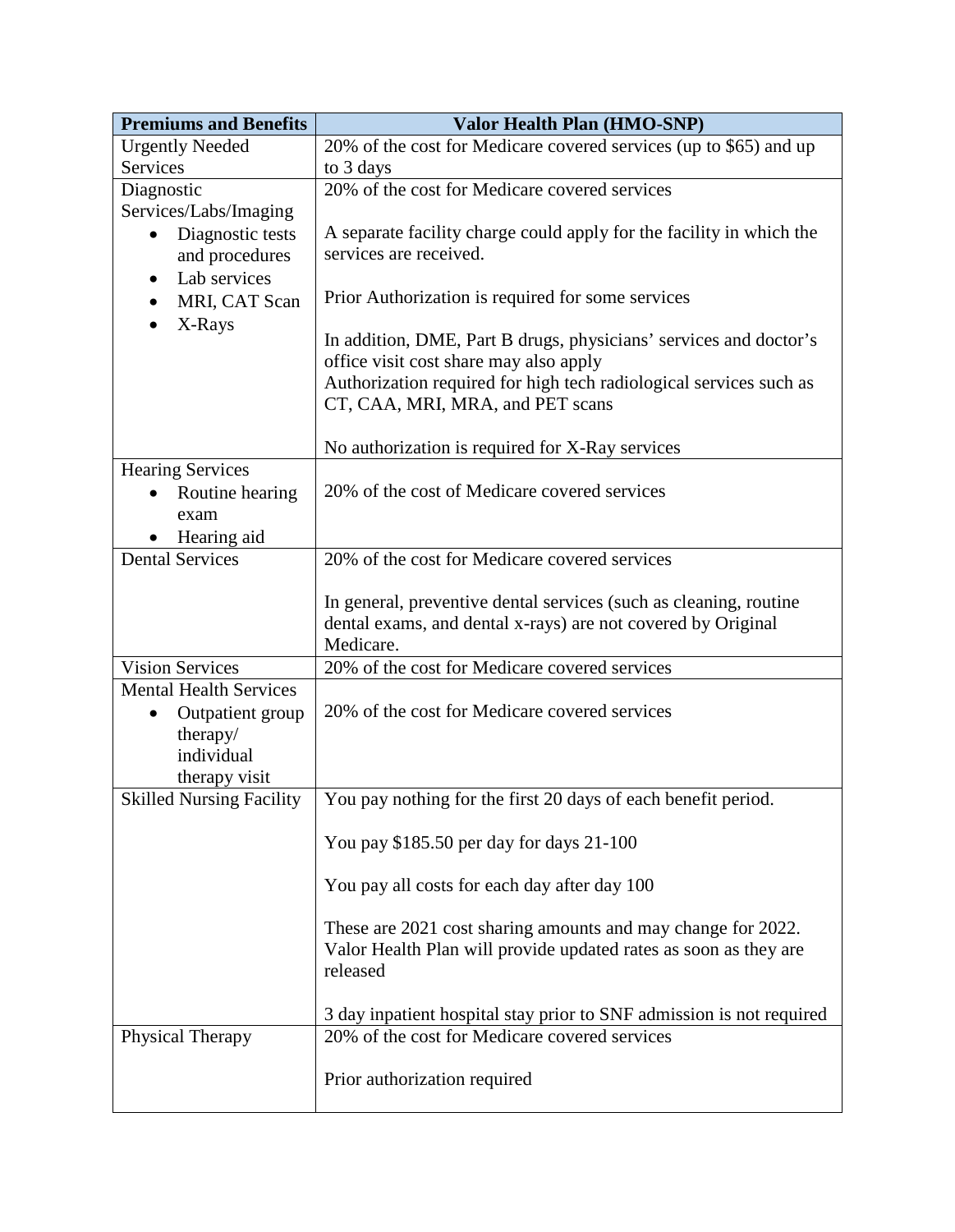| <b>Premiums and Benefits</b>                                                                                                                                                                                                                                                                                              | Valor Health Plan (HMO-SNP)                                                                                                                                                                                                                                                                                                                                                                                                                                          |                                                                                                                                                                                                                                                                                                                                                                                                        |                                                                                                                                                               |  |
|---------------------------------------------------------------------------------------------------------------------------------------------------------------------------------------------------------------------------------------------------------------------------------------------------------------------------|----------------------------------------------------------------------------------------------------------------------------------------------------------------------------------------------------------------------------------------------------------------------------------------------------------------------------------------------------------------------------------------------------------------------------------------------------------------------|--------------------------------------------------------------------------------------------------------------------------------------------------------------------------------------------------------------------------------------------------------------------------------------------------------------------------------------------------------------------------------------------------------|---------------------------------------------------------------------------------------------------------------------------------------------------------------|--|
| Ambulance                                                                                                                                                                                                                                                                                                                 | 20% of the cost for Medicare covered services                                                                                                                                                                                                                                                                                                                                                                                                                        |                                                                                                                                                                                                                                                                                                                                                                                                        |                                                                                                                                                               |  |
| Transportation                                                                                                                                                                                                                                                                                                            | 20% of the cost for Medicare covered services                                                                                                                                                                                                                                                                                                                                                                                                                        |                                                                                                                                                                                                                                                                                                                                                                                                        |                                                                                                                                                               |  |
| Medicare Part B Drugs                                                                                                                                                                                                                                                                                                     | 20% of the cost of Medicare covered services                                                                                                                                                                                                                                                                                                                                                                                                                         |                                                                                                                                                                                                                                                                                                                                                                                                        |                                                                                                                                                               |  |
| <b>Durable Medical</b>                                                                                                                                                                                                                                                                                                    | 20% of the cost for Medicare covered services                                                                                                                                                                                                                                                                                                                                                                                                                        |                                                                                                                                                                                                                                                                                                                                                                                                        |                                                                                                                                                               |  |
| Equipment                                                                                                                                                                                                                                                                                                                 |                                                                                                                                                                                                                                                                                                                                                                                                                                                                      |                                                                                                                                                                                                                                                                                                                                                                                                        |                                                                                                                                                               |  |
|                                                                                                                                                                                                                                                                                                                           | Authorization required for charges greater of \$1,000 or more.                                                                                                                                                                                                                                                                                                                                                                                                       |                                                                                                                                                                                                                                                                                                                                                                                                        |                                                                                                                                                               |  |
| <b>Ambulatory Surgery</b>                                                                                                                                                                                                                                                                                                 | 20% of the cost for Medicare covered services                                                                                                                                                                                                                                                                                                                                                                                                                        |                                                                                                                                                                                                                                                                                                                                                                                                        |                                                                                                                                                               |  |
| Center                                                                                                                                                                                                                                                                                                                    |                                                                                                                                                                                                                                                                                                                                                                                                                                                                      |                                                                                                                                                                                                                                                                                                                                                                                                        |                                                                                                                                                               |  |
|                                                                                                                                                                                                                                                                                                                           | Prior authorization required                                                                                                                                                                                                                                                                                                                                                                                                                                         |                                                                                                                                                                                                                                                                                                                                                                                                        |                                                                                                                                                               |  |
|                                                                                                                                                                                                                                                                                                                           | <b>Outpatient Prescription Drugs</b>                                                                                                                                                                                                                                                                                                                                                                                                                                 |                                                                                                                                                                                                                                                                                                                                                                                                        |                                                                                                                                                               |  |
| <b>Stage 1</b>                                                                                                                                                                                                                                                                                                            | <b>Stage 2</b>                                                                                                                                                                                                                                                                                                                                                                                                                                                       | <b>Stage 3</b>                                                                                                                                                                                                                                                                                                                                                                                         | <b>Stage 4</b>                                                                                                                                                |  |
| Yearly Deductible                                                                                                                                                                                                                                                                                                         | <b>Initial Coverage</b>                                                                                                                                                                                                                                                                                                                                                                                                                                              | Coverage Gap                                                                                                                                                                                                                                                                                                                                                                                           | Catastrophic                                                                                                                                                  |  |
| <b>Stage</b>                                                                                                                                                                                                                                                                                                              | <b>Stage</b>                                                                                                                                                                                                                                                                                                                                                                                                                                                         | <b>Stage</b>                                                                                                                                                                                                                                                                                                                                                                                           | Coverage Stage                                                                                                                                                |  |
| You begin in this<br>payment stage when you<br>fill your first<br>prescription of the year.<br>During this stage, you<br>pay the full cost of your<br>brand name drugs.<br>You stay in this stage<br>until you have paid \$480<br>for your brand name<br>drugs (\$480 is the<br>amount of your brand<br>name deductible). | During this stage, the<br>plan pays its share of the<br>cost of your generic<br>drugs and you pay your<br>share of the cost.<br>After you (or others on<br>your behalf) have met<br>your brand name<br>deductible, the plan pays<br>its share of the costs of<br>your brand name drugs<br>and you pay your share.<br>You stay in this stage<br>until your year-to-date<br>"total drug costs" (your<br>payments plus any Part<br>D plan's payments) total<br>\$4,430. | During this stage, you<br>pay 25% of the price<br>for brand name drugs<br>(plus a portion of the<br>dispensing fee) and<br>25% of the price for<br>generic drugs.<br>You stay in this stage<br>until your year-to-<br>date "out-of-pocket<br>costs" (your<br>payments) reach a<br>total of \$7,050. This<br>amount and rules for<br>counting costs toward<br>this amount have<br>been set by Medicare. | During this<br>stage, the plan<br>will pay most<br>of the cost of<br>your drugs for<br>the rest of the<br>calendar year<br>(through<br>December 31,<br>2021). |  |
| <b>Optional Supplemental Benefits</b>                                                                                                                                                                                                                                                                                     |                                                                                                                                                                                                                                                                                                                                                                                                                                                                      |                                                                                                                                                                                                                                                                                                                                                                                                        |                                                                                                                                                               |  |
| Over-the-Counter                                                                                                                                                                                                                                                                                                          | \$105 per calendar quarter for OTC items                                                                                                                                                                                                                                                                                                                                                                                                                             |                                                                                                                                                                                                                                                                                                                                                                                                        |                                                                                                                                                               |  |
| Products                                                                                                                                                                                                                                                                                                                  |                                                                                                                                                                                                                                                                                                                                                                                                                                                                      |                                                                                                                                                                                                                                                                                                                                                                                                        |                                                                                                                                                               |  |

Plans may offer supplemental benefits in addition to Part C benefits and Part D benefits.